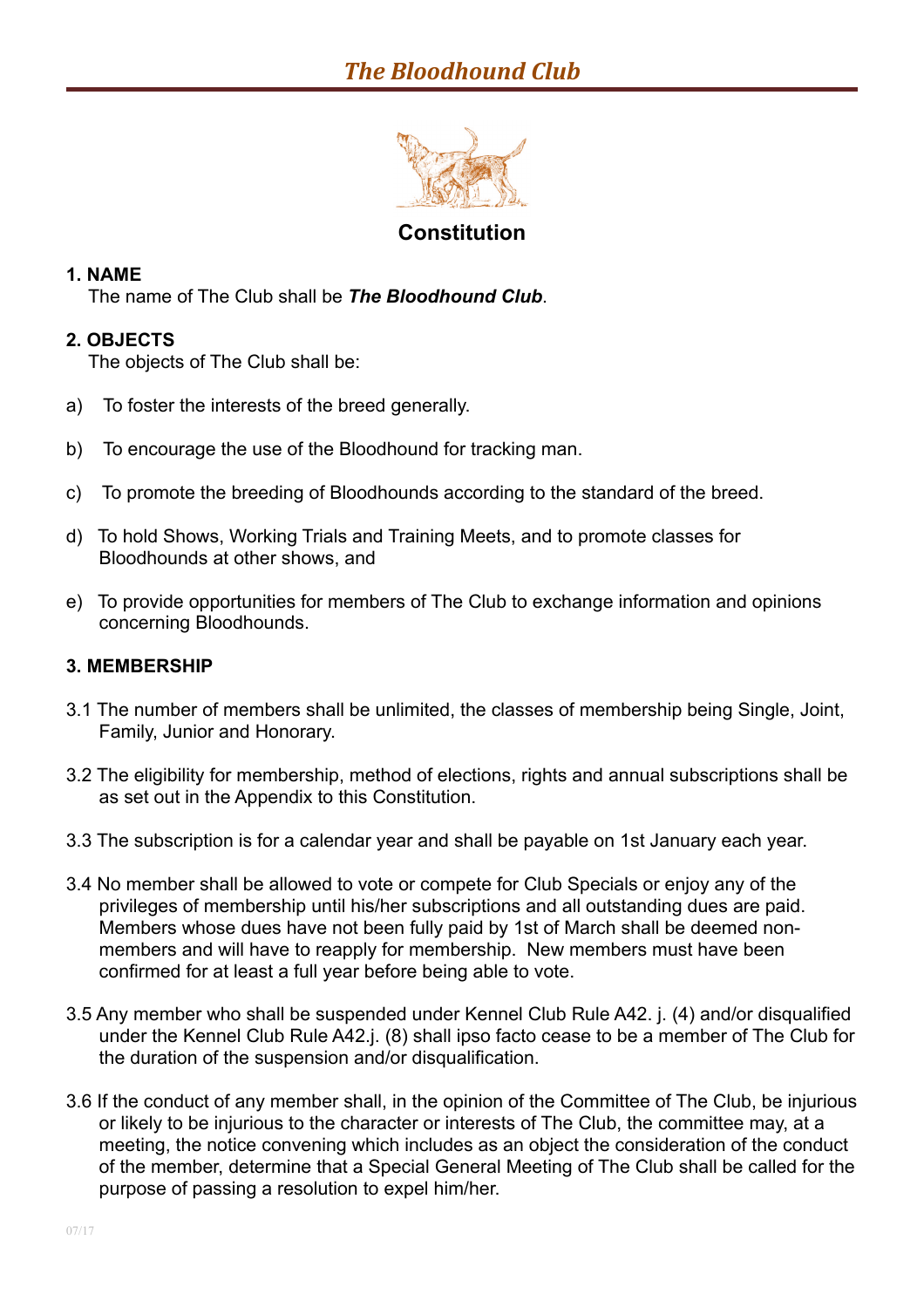Notice of the special general meeting shall be sent to the accused member, giving particulars of the complaint and advising the place, date and hour of the Meeting that he/ she may attend and offer an explanation. If at a Meeting, a resolution to expel is passed by a two-thirds majority of the members present and voting, his/her name shall forthwith be erased from the list of members and he/she shall thereupon cease for all purposes to be a member of The Club except that he/she may, within two calendar months from the date of such meeting appeal to the Kennel Club, upon and subject to such conditions as the Kennel Club may impose.

3.7 The Secretary shall keep a register of the names and addresses of members and the register shall be open to the inspection of members, or to the Kennel Club at any time.

## **4. THE OFFICERS AND COMMITTEE**

- 4.1 The entire management of the affairs of The Club shall be vested in the Committee.
- 4.2 The Committee shall consist of a Chairman, Secretary, Treasurer and nine members.
- 4.3 No member shall be eligible for election to the Committee until two years after the date of application to join The Club.
- 4.4 The Chairman, Secretary and Treasurer shall serve for a period of three years, one retiring each year. One third of the other Committee members shall retire annually in rotation.
- 4.5 No two officers and/or committee members may be members of the same household.
- 4.6 No Officer or Committee member may serve on the Committee of another bloodhound club.
- 4.7 Elections for Officers and Committee members shall be by postal ballot of all members. A Returning Officer shall be elected at a General Meeting and shall be responsible for arranging the elections. The Returning Officer during his term of office shall not be a Committee member nor may stand for election. At least one other Club member must be present when the envelopes containing the votes are opened; any member is entitled to be present.

4.8 Nominations for the election shall be sent to the Secretary in writing, duly proposed and seconded, prior to 30th November each year.

Existing Committee Members shall be eligible for re-election. Before standing for election any existing Committee Member or Officer must resign his existing post and then may be nominated for one post only. Nominees shall signify in writing their willingness to accept office.

- 4.9 Ties shall be decided by the toss of a coin by the returning Officer.
- 4.10 If an extra Committee vacancy is being filled (because of a resignation) the person polling the fourth highest number of votes shall fill that vacancy and therefore may require reelection in one or two years, and the three candidates with the highest number of votes shall fill the vacancies requiring re-election in three years' time.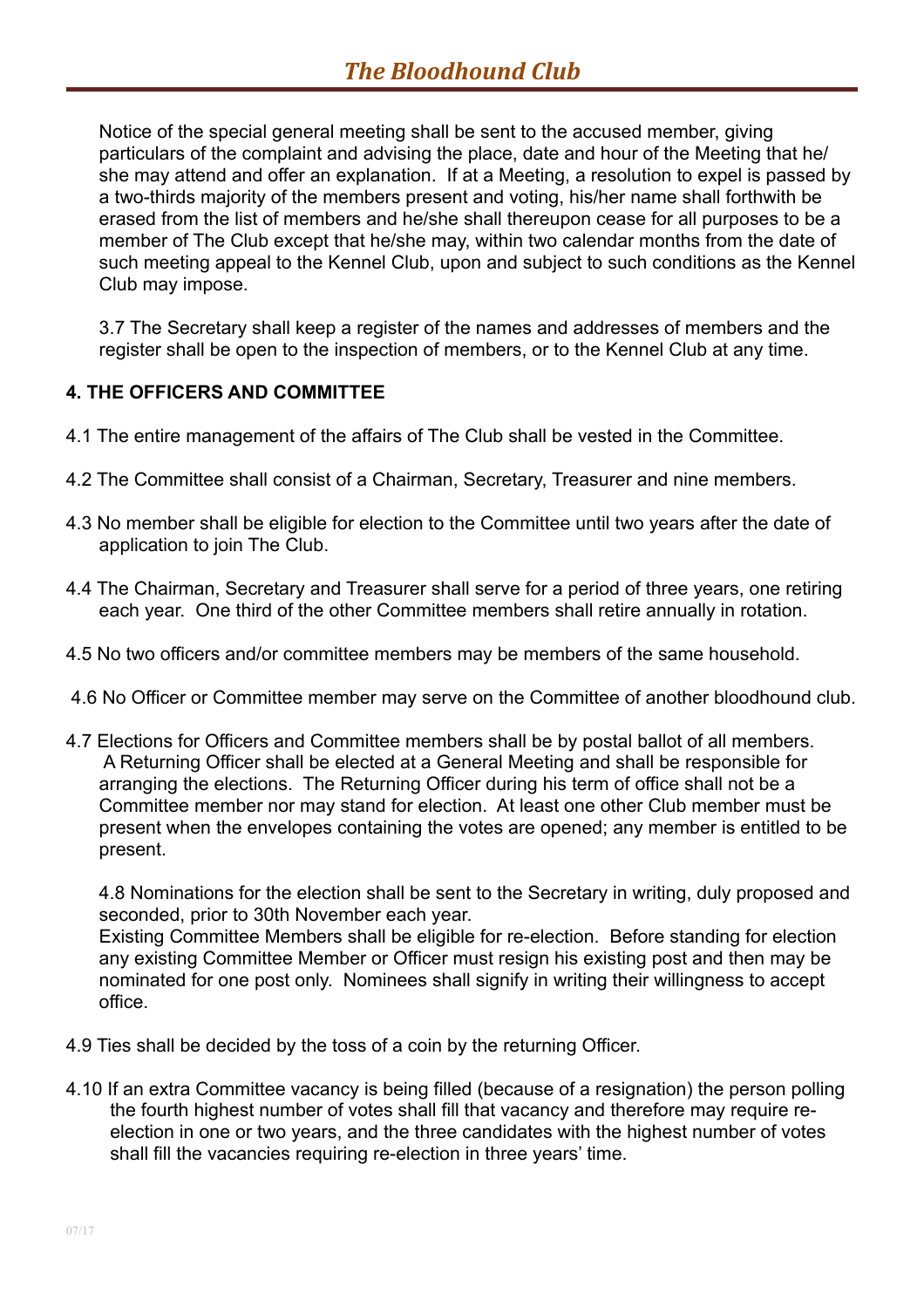- 4.11 Committee Meetings shall be held as deemed necessary by the Chairman and Secretary, but at least one Committee Meeting shall be held in each four monthly period of the year.
- 4.12 The Committee shall appoint from amongst their number a Vice-Chairman, Show Secretary and Working Trial Secretary.
- 4.13 The quorum at a Committee Meeting shall be six.
- 4.14 The Chairman shall have the casting vote.
- 4.15 The Committee shall have the power to co-opt for special purposes, such co-opted members having no vote.
- 4.16 The Committee shall have power to appoint sub-committees.
- 4.17 No person whilst an undischarged bankrupt may serve on the Committee of, or hold any other office or appointment within a KC registered society.

#### **5. GENERAL MEETINGS**

- 5.1 The Annual General Meeting shall be held before the 31st of March each year, to receive a report of the elections of Officers and other Committee Members, to receive and pass the annual accounts of The Club and to transact such business that has been duly proposed, seconded and notified to the Secretary in writing before the 30th of November prior to the Annual General Meeting. Notice of the meeting shall be sent in writing to all members not later than 30 days before the date of the Meeting. No business other than that notified on the Agenda of such a meeting may be transacted unless deemed of an urgent nature by the Chairman.
- 5.2 A Special General Meeting must be held on the requisition of ten members stating the object of such meeting. The Secretary must send out notices within fourteen days of receiving the requisition, and at least twenty one days' warning must be given of the Meeting. No business other than that which appears on the agenda must be conducted at a Special General Meeting. The Committee of The Club is also empowered to call a Special General Meeting.
- 5.3 The quorum at a General Meeting shall be ten.

#### **6. FINANCES**

- 6.1 Accounts shall be held in the name of The Club from which withdrawals may be made on the signature of any two of the following: Chairman, Secretary, Treasurer.
- 6.2 All reasonable expenses incurred on behalf of The Club by the Secretary and Treasurer may be defrayed from The Club funds. The Secretary and Treasurer may grant reasonable out of pocket expenses to persons acting on behalf of The Club and with the prior knowledge of the Secretary and Treasurer.
- 6.3 At each Committee Meeting committee members shall be informed of all payments made on behalf of The Club since the previous meeting.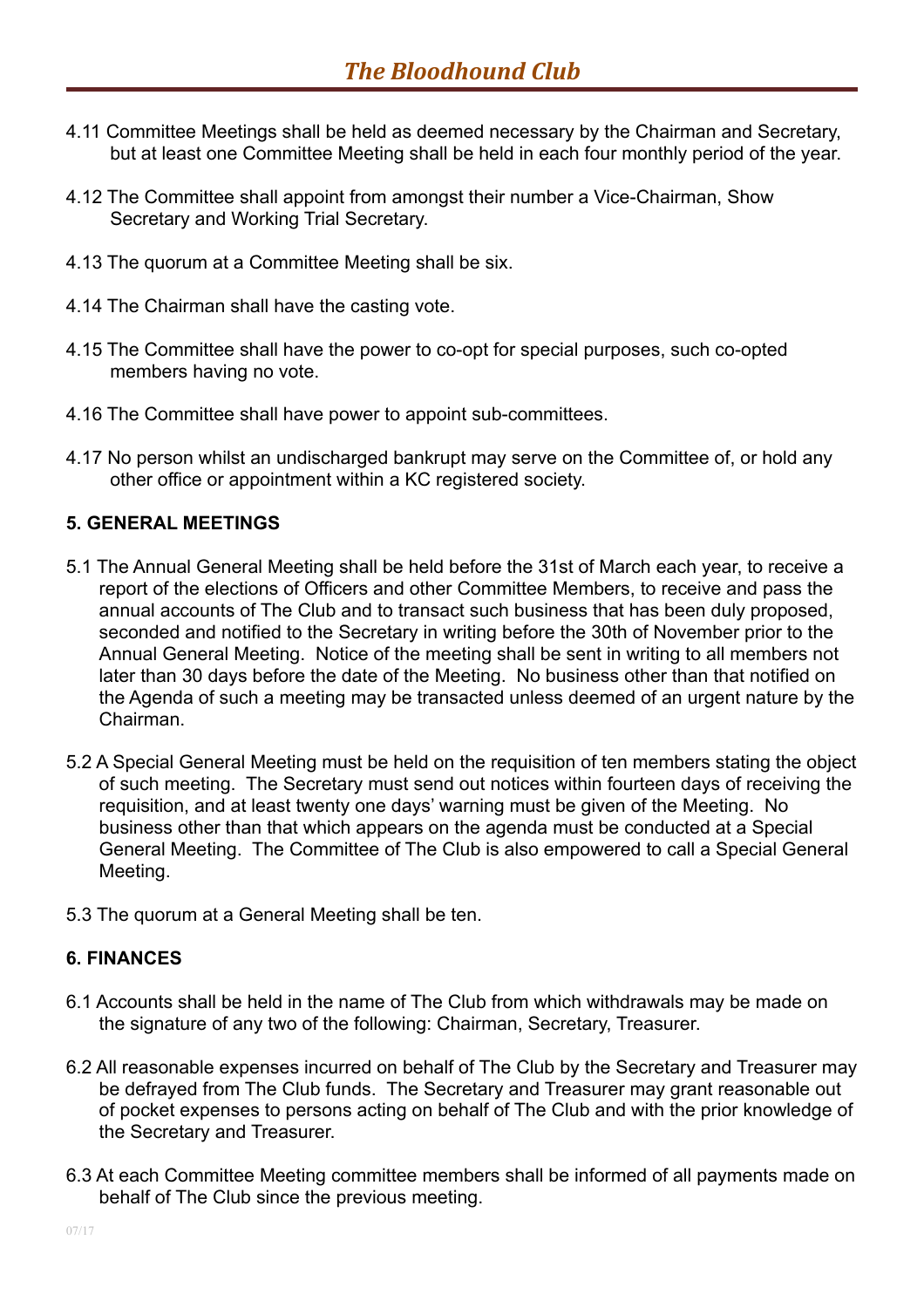- 6.4 The Financial Year shall end on the 31st of October.
- 6.5 A copy of the accounts shall be scrutinised and certified annually by an independent accountant and further reviewed by two committee members and shall be made available to members 14 days prior to the Annual General Meeting.
- 6.6 The accounts will be certified by a qualified accountant, unconnected to the committee, who shall be elected by the committee and approved at the Annual General Meeting.

## **7. CLUB ACTIVITIES**

- 7.1 All shows and working trials shall be organised by a sub-committee, minimum number three including the appropriate sub-section secretary. All changes in Club policy affecting these events recommended by a sub-committee must be ratified by the General Committee before being put in to operation.
- 7.2 The winner of a cup or trophy must be a member of The Club. All cups and trophies which are won must be presented at the event. Perpetual trophies may be held by members and engraved at their own expense, provided they are returned in time to be presented at the next event. Each holder of a cup or trophy shall be responsible for its safe keeping and for its return in good condition on demand.
- 7.3 All cups and trophies are to be retained in the United Kingdom.
- 7.4 The Club's list of show and working trial judges shall be compiled afresh each year in line with the Kennel Club best practice.

#### **8. MISCELLANEOUS**

- 8.1 The Club shall not join any federation of clubs or societies.
- 8.2 The Club shall be registered at the Kennel Club. The Kennel Club shall be the final authority for interpreting the rules and regulations of the society in all cases relative to canine or society matters.
- 8.3 The property of The Club shall be vested in the Committee. In the event of The Club ceasing to exist, a General Meeting shall be called to decide the disposal of The Club's assets and the outcome of the meeting notified to the Kennel Club. (If a registered Club is wound up or ceases to be a Registered Society under Kennel Club Regulations, a final statement of accounts with a record of the disposal of the property of The Club shall be forwarded to the Kennel Club within six months and the persons named as Officers and Committee of The Club will be held responsible by the Kennel Club for the proper winding-up of The Club).
- 8.4 No alteration or addition may be made to these rules unless the amendment is passed at two successive Annual General Meetings by a two thirds majority of those voting, except for the level of subscriptions which may be altered by a simple majority of those voting at any General Meeting. Such alterations shall not be brought into force until the Kennel Club has been advised and given its approval of the alterations.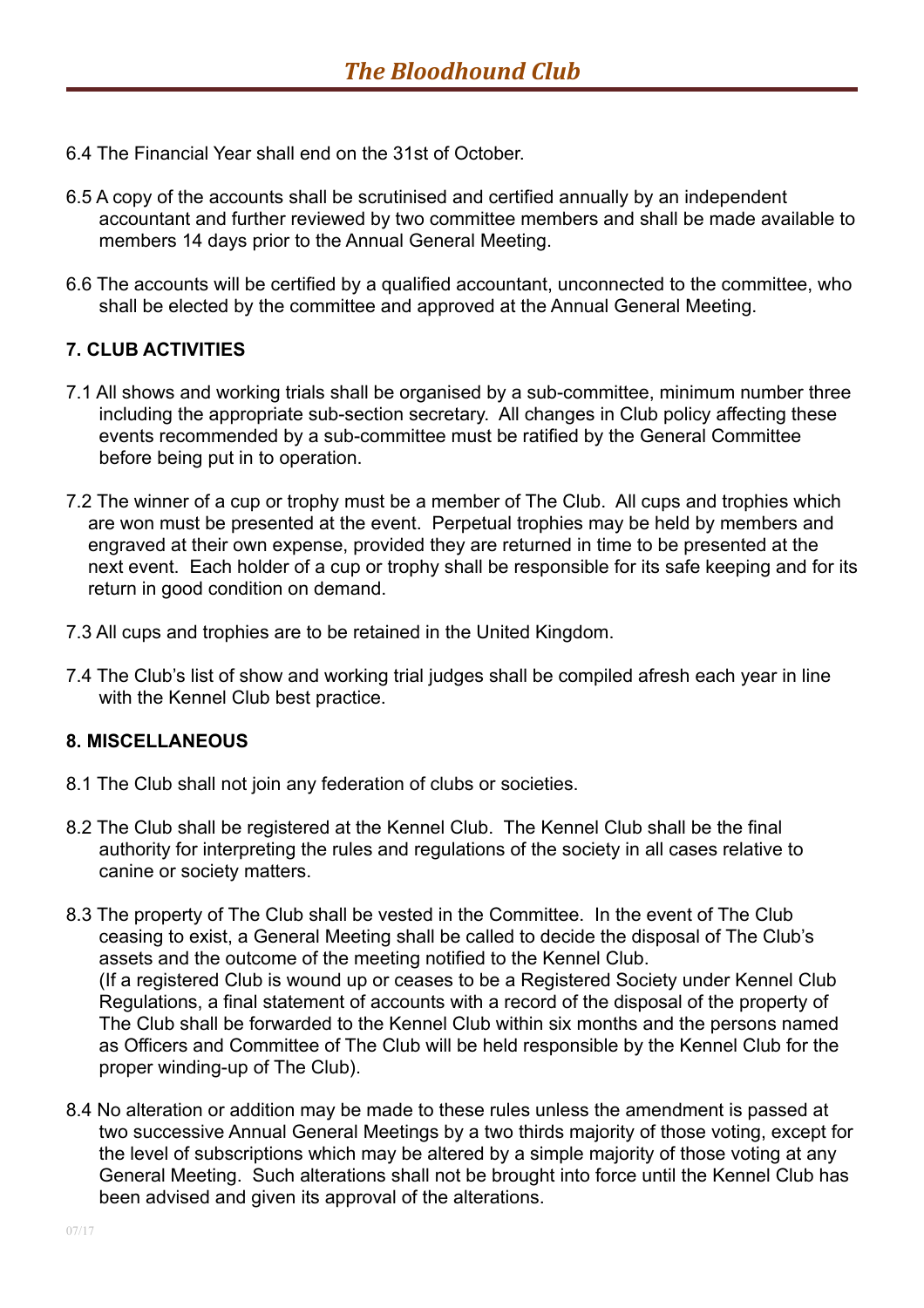8.5 The Officers acknowledge that during the month of January each year Maintenance of Title fee will be forwarded to the Kennel Club by the Secretary for the continuance of registration and that by the 31st of July each year other returns as stipulated in the Kennel Club Regulations for the Registration and Maintenance of Title of Societies and Breed Councils and the Affiliation of Agricultural Societies and Municipal Authorities, will be forwarded to the Kennel Club. The Officers also acknowledge their duty to inform the Kennel Club of any change of Secretary to The Club which may occur during the course of the year.

## **APPENDIX TO THE CONSTITUTION**

# **Code of Ethics**

**This code of ethics has been adopted by both breed clubs and all members of The Bloodhound Club and the Association of Bloodhound Breeders undertake to abide by this code.**

#### **Club Members:**

- 1. Will properly house, feed, water and exercise all dogs under their care and arrange for appropriate veterinary attention if and when required.
- **2.** Will agree without reservation that any veterinary surgeon who performs an operation on their dogs which alters the natural conformation of the animal or carries out a caesarean on a bitch may report such operations to the Kennel Club.
- **3.** Will agree that no healthy puppy will be culled. Puppies that may not conform to the breed standard should be placed in suitable homes.
- **4.** Will abide by all aspects of the Animal Welfare Act.
- **5.** Will not create demand for, nor supply puppies that have been docked illegally.
- **6.** Will agree not to breed from a dog or bitch that could in any way be harmful to the dog or breed.
- **7.** Will not allow any of their dogs to roam at large or cause a nuisance to neighbours or those carrying out official duties.
- **8.** Will ensure that their dogs wear properly tagged collars and will be kept leashed or under effective control when away from home.
- 9. Will clean up after their dogs in public places or anywhere their dogs are exhibited.
- 10. Will only sell dogs where there is a reasonable expectation of a happy and healthy life and will help with the re-homing of a dog if the initial circumstances change.